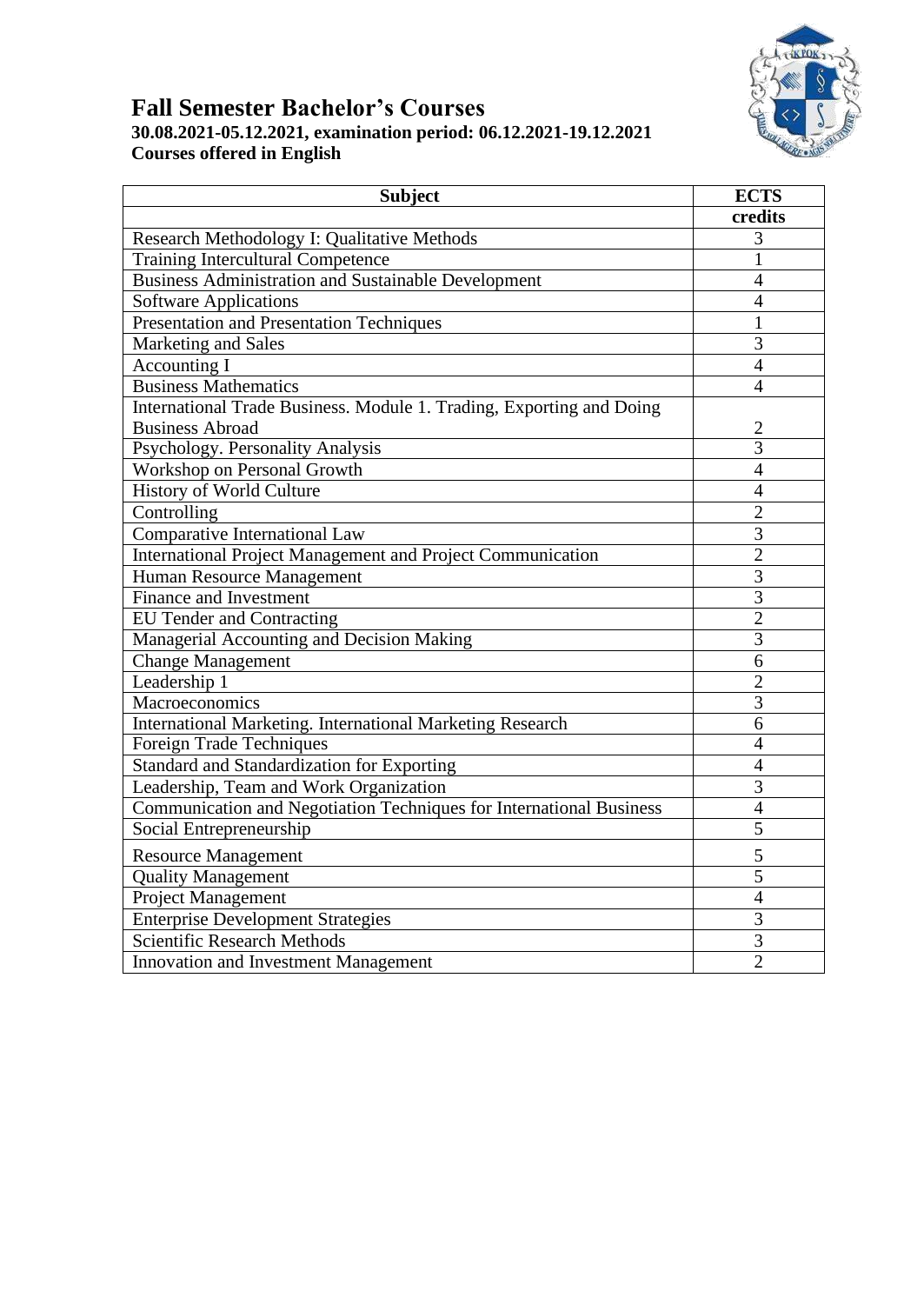

### **Spring Semester Bachelor's Courses 17.01.2022-24.04.2022, examination period: 23.05.2022-19.06.2022 Courses offered in English**

| <b>Subject</b>                                                       | <b>ECTS</b>                 |
|----------------------------------------------------------------------|-----------------------------|
|                                                                      | credits                     |
| Fundamentals of Law: Private and Public Law                          | 3                           |
| Research Methodology II: Quantitative Methods                        |                             |
| <b>Business Statistics</b>                                           |                             |
| International Trade Business. Module 2. Entering Foreign Markets and |                             |
| Doing Business Abroad                                                | $\mathcal{D}_{\mathcal{L}}$ |
| International Trade Business. Module 3. Establishing Contracts       |                             |
| Accounting II                                                        |                             |
| Microeconomics                                                       | 3                           |
| Procurement, Production and Logistics                                | 3                           |
| <b>Organization Theory and Organization Development</b>              | 3                           |
| <b>Cross Cultural Communications</b>                                 | 3                           |
| <b>Conflict Management and Negotiation Theory</b>                    | 3                           |
| <b>Resource Management</b>                                           |                             |

*\*N.B.: All International Students are welcome to study Russian/Ukrainian Language (General, Business, Advanced) as second/third foreign language.*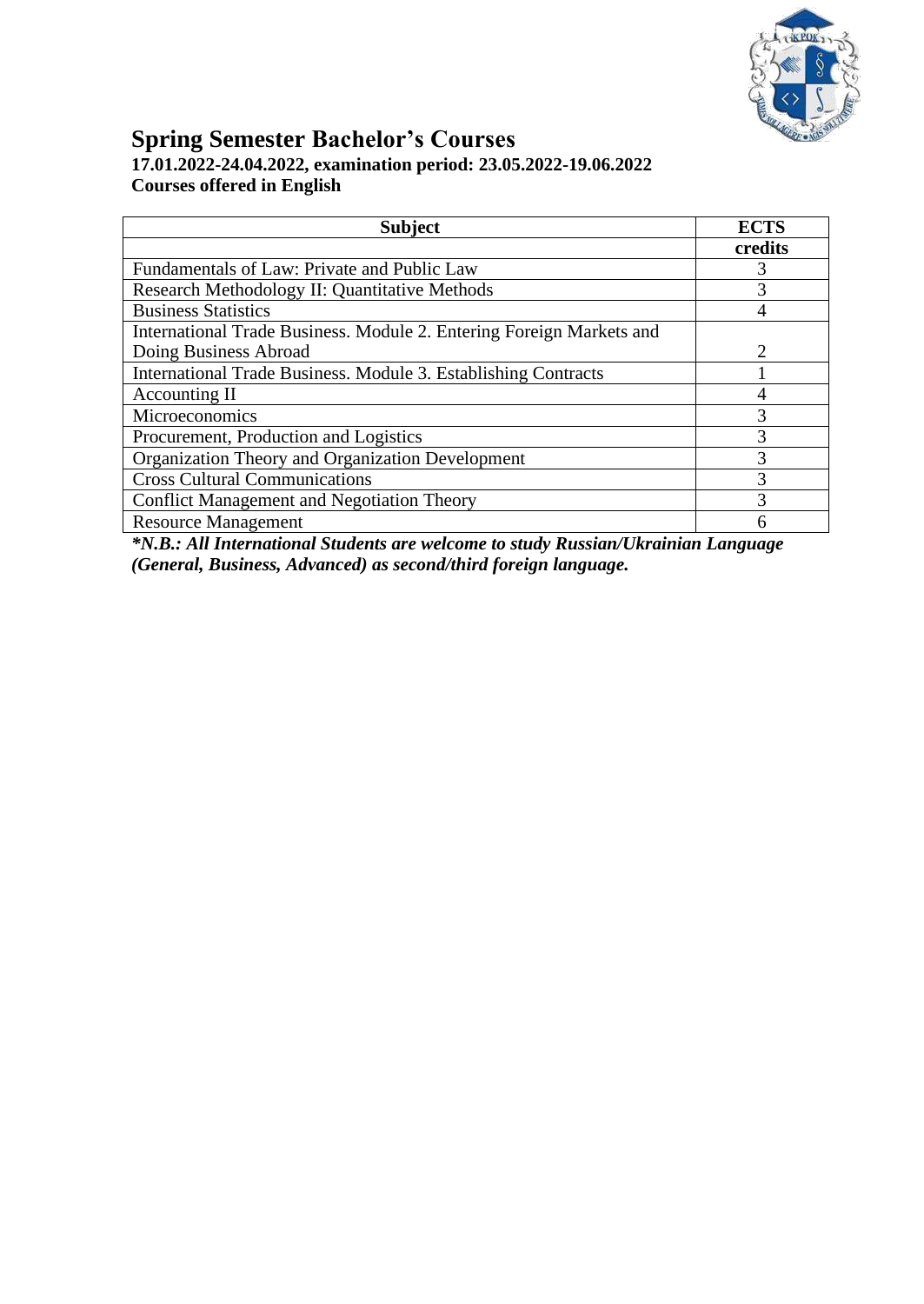

## **Fall Semester Master's Courses 30.08.2021-05.12.2021, examination period: 06.12.2021-19.12.2021 Courses offered in English**

| credits<br><b>International Business Research Lab</b><br>3<br>$\overline{3}$<br>Finance and Budgeting<br>3<br><b>Strategic Managerial Accounting</b><br>3<br>Mergers and Acquisition and Due Diligence<br>$\overline{2}$<br><b>International HR Management</b><br>$\overline{2}$<br><b>Global Marketing and Strategies</b><br>$\overline{3}$<br>Advanced International Marketing and Sales: European Perspective<br>3<br>Digital Markets: Management and Analytics<br>$\overline{3}$<br>Foreign Trade and Export Business<br>$\overline{3}$<br>International Consulting 1: Analysis and Methods<br>$\overline{2}$<br>Qualitative and Quantitative Research Methods<br>3<br><b>Reflection Career Development Seminar</b><br>3<br><b>European Institutions and Affairs</b><br>Data Management and Analytics in Strategic Management<br>4<br>3<br><b>International Law</b><br><b>Global Operations and Sourcing</b><br>4<br>3<br><b>Research and Master Thesis Seminar II</b><br>3<br>Research Methodology I: Qualitative Methods<br>Training Intercultural Competence<br>1<br><b>Business Administration and Sustainable Development</b><br>$\overline{4}$<br><b>Software Applications</b><br>4<br><b>Presentation and Presentation Techniques</b><br>1<br>3<br>Marketing and Sales<br>Accounting I<br>$\overline{4}$<br><b>Business Mathematics</b><br>$\overline{4}$<br>International Trade Business. Module 1. Trading, Exporting and Doing<br><b>Business Abroad</b><br>$\overline{c}$<br>3<br>Psychology. Personality Analysis<br>Workshop on Personal Growth<br>4<br>History of World Culture<br>4<br>$\mathcal{D}$<br>Controlling<br>Comparative International Law<br>3<br>$\overline{2}$<br><b>International Project Management and Project Communication</b><br>3<br>Human Resource Management<br>3<br>Finance and Investment<br>$\overline{2}$<br><b>EU Tender and Contracting</b><br>3<br>Managerial Accounting and Decision Making<br><b>Change Management</b><br>6<br>Leadership 1<br>2<br>3<br>Macroeconomics<br><b>International Marketing. International Marketing Research</b><br>6<br>$\overline{4}$<br>Foreign Trade Techniques | <b>Subject</b> | <b>ECTS</b> |
|--------------------------------------------------------------------------------------------------------------------------------------------------------------------------------------------------------------------------------------------------------------------------------------------------------------------------------------------------------------------------------------------------------------------------------------------------------------------------------------------------------------------------------------------------------------------------------------------------------------------------------------------------------------------------------------------------------------------------------------------------------------------------------------------------------------------------------------------------------------------------------------------------------------------------------------------------------------------------------------------------------------------------------------------------------------------------------------------------------------------------------------------------------------------------------------------------------------------------------------------------------------------------------------------------------------------------------------------------------------------------------------------------------------------------------------------------------------------------------------------------------------------------------------------------------------------------------------------------------------------------------------------------------------------------------------------------------------------------------------------------------------------------------------------------------------------------------------------------------------------------------------------------------------------------------------------------------------------------------------------------------------------------------------------------------------------------------------------------------------------------------------------------|----------------|-------------|
|                                                                                                                                                                                                                                                                                                                                                                                                                                                                                                                                                                                                                                                                                                                                                                                                                                                                                                                                                                                                                                                                                                                                                                                                                                                                                                                                                                                                                                                                                                                                                                                                                                                                                                                                                                                                                                                                                                                                                                                                                                                                                                                                                  |                |             |
|                                                                                                                                                                                                                                                                                                                                                                                                                                                                                                                                                                                                                                                                                                                                                                                                                                                                                                                                                                                                                                                                                                                                                                                                                                                                                                                                                                                                                                                                                                                                                                                                                                                                                                                                                                                                                                                                                                                                                                                                                                                                                                                                                  |                |             |
|                                                                                                                                                                                                                                                                                                                                                                                                                                                                                                                                                                                                                                                                                                                                                                                                                                                                                                                                                                                                                                                                                                                                                                                                                                                                                                                                                                                                                                                                                                                                                                                                                                                                                                                                                                                                                                                                                                                                                                                                                                                                                                                                                  |                |             |
|                                                                                                                                                                                                                                                                                                                                                                                                                                                                                                                                                                                                                                                                                                                                                                                                                                                                                                                                                                                                                                                                                                                                                                                                                                                                                                                                                                                                                                                                                                                                                                                                                                                                                                                                                                                                                                                                                                                                                                                                                                                                                                                                                  |                |             |
|                                                                                                                                                                                                                                                                                                                                                                                                                                                                                                                                                                                                                                                                                                                                                                                                                                                                                                                                                                                                                                                                                                                                                                                                                                                                                                                                                                                                                                                                                                                                                                                                                                                                                                                                                                                                                                                                                                                                                                                                                                                                                                                                                  |                |             |
|                                                                                                                                                                                                                                                                                                                                                                                                                                                                                                                                                                                                                                                                                                                                                                                                                                                                                                                                                                                                                                                                                                                                                                                                                                                                                                                                                                                                                                                                                                                                                                                                                                                                                                                                                                                                                                                                                                                                                                                                                                                                                                                                                  |                |             |
|                                                                                                                                                                                                                                                                                                                                                                                                                                                                                                                                                                                                                                                                                                                                                                                                                                                                                                                                                                                                                                                                                                                                                                                                                                                                                                                                                                                                                                                                                                                                                                                                                                                                                                                                                                                                                                                                                                                                                                                                                                                                                                                                                  |                |             |
|                                                                                                                                                                                                                                                                                                                                                                                                                                                                                                                                                                                                                                                                                                                                                                                                                                                                                                                                                                                                                                                                                                                                                                                                                                                                                                                                                                                                                                                                                                                                                                                                                                                                                                                                                                                                                                                                                                                                                                                                                                                                                                                                                  |                |             |
|                                                                                                                                                                                                                                                                                                                                                                                                                                                                                                                                                                                                                                                                                                                                                                                                                                                                                                                                                                                                                                                                                                                                                                                                                                                                                                                                                                                                                                                                                                                                                                                                                                                                                                                                                                                                                                                                                                                                                                                                                                                                                                                                                  |                |             |
|                                                                                                                                                                                                                                                                                                                                                                                                                                                                                                                                                                                                                                                                                                                                                                                                                                                                                                                                                                                                                                                                                                                                                                                                                                                                                                                                                                                                                                                                                                                                                                                                                                                                                                                                                                                                                                                                                                                                                                                                                                                                                                                                                  |                |             |
|                                                                                                                                                                                                                                                                                                                                                                                                                                                                                                                                                                                                                                                                                                                                                                                                                                                                                                                                                                                                                                                                                                                                                                                                                                                                                                                                                                                                                                                                                                                                                                                                                                                                                                                                                                                                                                                                                                                                                                                                                                                                                                                                                  |                |             |
|                                                                                                                                                                                                                                                                                                                                                                                                                                                                                                                                                                                                                                                                                                                                                                                                                                                                                                                                                                                                                                                                                                                                                                                                                                                                                                                                                                                                                                                                                                                                                                                                                                                                                                                                                                                                                                                                                                                                                                                                                                                                                                                                                  |                |             |
|                                                                                                                                                                                                                                                                                                                                                                                                                                                                                                                                                                                                                                                                                                                                                                                                                                                                                                                                                                                                                                                                                                                                                                                                                                                                                                                                                                                                                                                                                                                                                                                                                                                                                                                                                                                                                                                                                                                                                                                                                                                                                                                                                  |                |             |
|                                                                                                                                                                                                                                                                                                                                                                                                                                                                                                                                                                                                                                                                                                                                                                                                                                                                                                                                                                                                                                                                                                                                                                                                                                                                                                                                                                                                                                                                                                                                                                                                                                                                                                                                                                                                                                                                                                                                                                                                                                                                                                                                                  |                |             |
|                                                                                                                                                                                                                                                                                                                                                                                                                                                                                                                                                                                                                                                                                                                                                                                                                                                                                                                                                                                                                                                                                                                                                                                                                                                                                                                                                                                                                                                                                                                                                                                                                                                                                                                                                                                                                                                                                                                                                                                                                                                                                                                                                  |                |             |
|                                                                                                                                                                                                                                                                                                                                                                                                                                                                                                                                                                                                                                                                                                                                                                                                                                                                                                                                                                                                                                                                                                                                                                                                                                                                                                                                                                                                                                                                                                                                                                                                                                                                                                                                                                                                                                                                                                                                                                                                                                                                                                                                                  |                |             |
|                                                                                                                                                                                                                                                                                                                                                                                                                                                                                                                                                                                                                                                                                                                                                                                                                                                                                                                                                                                                                                                                                                                                                                                                                                                                                                                                                                                                                                                                                                                                                                                                                                                                                                                                                                                                                                                                                                                                                                                                                                                                                                                                                  |                |             |
|                                                                                                                                                                                                                                                                                                                                                                                                                                                                                                                                                                                                                                                                                                                                                                                                                                                                                                                                                                                                                                                                                                                                                                                                                                                                                                                                                                                                                                                                                                                                                                                                                                                                                                                                                                                                                                                                                                                                                                                                                                                                                                                                                  |                |             |
|                                                                                                                                                                                                                                                                                                                                                                                                                                                                                                                                                                                                                                                                                                                                                                                                                                                                                                                                                                                                                                                                                                                                                                                                                                                                                                                                                                                                                                                                                                                                                                                                                                                                                                                                                                                                                                                                                                                                                                                                                                                                                                                                                  |                |             |
|                                                                                                                                                                                                                                                                                                                                                                                                                                                                                                                                                                                                                                                                                                                                                                                                                                                                                                                                                                                                                                                                                                                                                                                                                                                                                                                                                                                                                                                                                                                                                                                                                                                                                                                                                                                                                                                                                                                                                                                                                                                                                                                                                  |                |             |
|                                                                                                                                                                                                                                                                                                                                                                                                                                                                                                                                                                                                                                                                                                                                                                                                                                                                                                                                                                                                                                                                                                                                                                                                                                                                                                                                                                                                                                                                                                                                                                                                                                                                                                                                                                                                                                                                                                                                                                                                                                                                                                                                                  |                |             |
|                                                                                                                                                                                                                                                                                                                                                                                                                                                                                                                                                                                                                                                                                                                                                                                                                                                                                                                                                                                                                                                                                                                                                                                                                                                                                                                                                                                                                                                                                                                                                                                                                                                                                                                                                                                                                                                                                                                                                                                                                                                                                                                                                  |                |             |
|                                                                                                                                                                                                                                                                                                                                                                                                                                                                                                                                                                                                                                                                                                                                                                                                                                                                                                                                                                                                                                                                                                                                                                                                                                                                                                                                                                                                                                                                                                                                                                                                                                                                                                                                                                                                                                                                                                                                                                                                                                                                                                                                                  |                |             |
|                                                                                                                                                                                                                                                                                                                                                                                                                                                                                                                                                                                                                                                                                                                                                                                                                                                                                                                                                                                                                                                                                                                                                                                                                                                                                                                                                                                                                                                                                                                                                                                                                                                                                                                                                                                                                                                                                                                                                                                                                                                                                                                                                  |                |             |
|                                                                                                                                                                                                                                                                                                                                                                                                                                                                                                                                                                                                                                                                                                                                                                                                                                                                                                                                                                                                                                                                                                                                                                                                                                                                                                                                                                                                                                                                                                                                                                                                                                                                                                                                                                                                                                                                                                                                                                                                                                                                                                                                                  |                |             |
|                                                                                                                                                                                                                                                                                                                                                                                                                                                                                                                                                                                                                                                                                                                                                                                                                                                                                                                                                                                                                                                                                                                                                                                                                                                                                                                                                                                                                                                                                                                                                                                                                                                                                                                                                                                                                                                                                                                                                                                                                                                                                                                                                  |                |             |
|                                                                                                                                                                                                                                                                                                                                                                                                                                                                                                                                                                                                                                                                                                                                                                                                                                                                                                                                                                                                                                                                                                                                                                                                                                                                                                                                                                                                                                                                                                                                                                                                                                                                                                                                                                                                                                                                                                                                                                                                                                                                                                                                                  |                |             |
|                                                                                                                                                                                                                                                                                                                                                                                                                                                                                                                                                                                                                                                                                                                                                                                                                                                                                                                                                                                                                                                                                                                                                                                                                                                                                                                                                                                                                                                                                                                                                                                                                                                                                                                                                                                                                                                                                                                                                                                                                                                                                                                                                  |                |             |
|                                                                                                                                                                                                                                                                                                                                                                                                                                                                                                                                                                                                                                                                                                                                                                                                                                                                                                                                                                                                                                                                                                                                                                                                                                                                                                                                                                                                                                                                                                                                                                                                                                                                                                                                                                                                                                                                                                                                                                                                                                                                                                                                                  |                |             |
|                                                                                                                                                                                                                                                                                                                                                                                                                                                                                                                                                                                                                                                                                                                                                                                                                                                                                                                                                                                                                                                                                                                                                                                                                                                                                                                                                                                                                                                                                                                                                                                                                                                                                                                                                                                                                                                                                                                                                                                                                                                                                                                                                  |                |             |
|                                                                                                                                                                                                                                                                                                                                                                                                                                                                                                                                                                                                                                                                                                                                                                                                                                                                                                                                                                                                                                                                                                                                                                                                                                                                                                                                                                                                                                                                                                                                                                                                                                                                                                                                                                                                                                                                                                                                                                                                                                                                                                                                                  |                |             |
|                                                                                                                                                                                                                                                                                                                                                                                                                                                                                                                                                                                                                                                                                                                                                                                                                                                                                                                                                                                                                                                                                                                                                                                                                                                                                                                                                                                                                                                                                                                                                                                                                                                                                                                                                                                                                                                                                                                                                                                                                                                                                                                                                  |                |             |
|                                                                                                                                                                                                                                                                                                                                                                                                                                                                                                                                                                                                                                                                                                                                                                                                                                                                                                                                                                                                                                                                                                                                                                                                                                                                                                                                                                                                                                                                                                                                                                                                                                                                                                                                                                                                                                                                                                                                                                                                                                                                                                                                                  |                |             |
|                                                                                                                                                                                                                                                                                                                                                                                                                                                                                                                                                                                                                                                                                                                                                                                                                                                                                                                                                                                                                                                                                                                                                                                                                                                                                                                                                                                                                                                                                                                                                                                                                                                                                                                                                                                                                                                                                                                                                                                                                                                                                                                                                  |                |             |
|                                                                                                                                                                                                                                                                                                                                                                                                                                                                                                                                                                                                                                                                                                                                                                                                                                                                                                                                                                                                                                                                                                                                                                                                                                                                                                                                                                                                                                                                                                                                                                                                                                                                                                                                                                                                                                                                                                                                                                                                                                                                                                                                                  |                |             |
|                                                                                                                                                                                                                                                                                                                                                                                                                                                                                                                                                                                                                                                                                                                                                                                                                                                                                                                                                                                                                                                                                                                                                                                                                                                                                                                                                                                                                                                                                                                                                                                                                                                                                                                                                                                                                                                                                                                                                                                                                                                                                                                                                  |                |             |
|                                                                                                                                                                                                                                                                                                                                                                                                                                                                                                                                                                                                                                                                                                                                                                                                                                                                                                                                                                                                                                                                                                                                                                                                                                                                                                                                                                                                                                                                                                                                                                                                                                                                                                                                                                                                                                                                                                                                                                                                                                                                                                                                                  |                |             |
|                                                                                                                                                                                                                                                                                                                                                                                                                                                                                                                                                                                                                                                                                                                                                                                                                                                                                                                                                                                                                                                                                                                                                                                                                                                                                                                                                                                                                                                                                                                                                                                                                                                                                                                                                                                                                                                                                                                                                                                                                                                                                                                                                  |                |             |
|                                                                                                                                                                                                                                                                                                                                                                                                                                                                                                                                                                                                                                                                                                                                                                                                                                                                                                                                                                                                                                                                                                                                                                                                                                                                                                                                                                                                                                                                                                                                                                                                                                                                                                                                                                                                                                                                                                                                                                                                                                                                                                                                                  |                |             |
|                                                                                                                                                                                                                                                                                                                                                                                                                                                                                                                                                                                                                                                                                                                                                                                                                                                                                                                                                                                                                                                                                                                                                                                                                                                                                                                                                                                                                                                                                                                                                                                                                                                                                                                                                                                                                                                                                                                                                                                                                                                                                                                                                  |                |             |
|                                                                                                                                                                                                                                                                                                                                                                                                                                                                                                                                                                                                                                                                                                                                                                                                                                                                                                                                                                                                                                                                                                                                                                                                                                                                                                                                                                                                                                                                                                                                                                                                                                                                                                                                                                                                                                                                                                                                                                                                                                                                                                                                                  |                |             |
|                                                                                                                                                                                                                                                                                                                                                                                                                                                                                                                                                                                                                                                                                                                                                                                                                                                                                                                                                                                                                                                                                                                                                                                                                                                                                                                                                                                                                                                                                                                                                                                                                                                                                                                                                                                                                                                                                                                                                                                                                                                                                                                                                  |                |             |
|                                                                                                                                                                                                                                                                                                                                                                                                                                                                                                                                                                                                                                                                                                                                                                                                                                                                                                                                                                                                                                                                                                                                                                                                                                                                                                                                                                                                                                                                                                                                                                                                                                                                                                                                                                                                                                                                                                                                                                                                                                                                                                                                                  |                |             |
| Standard and Standardization for Exporting<br>$\overline{4}$                                                                                                                                                                                                                                                                                                                                                                                                                                                                                                                                                                                                                                                                                                                                                                                                                                                                                                                                                                                                                                                                                                                                                                                                                                                                                                                                                                                                                                                                                                                                                                                                                                                                                                                                                                                                                                                                                                                                                                                                                                                                                     |                |             |
| Leadership, Team and Work Organization<br>3                                                                                                                                                                                                                                                                                                                                                                                                                                                                                                                                                                                                                                                                                                                                                                                                                                                                                                                                                                                                                                                                                                                                                                                                                                                                                                                                                                                                                                                                                                                                                                                                                                                                                                                                                                                                                                                                                                                                                                                                                                                                                                      |                |             |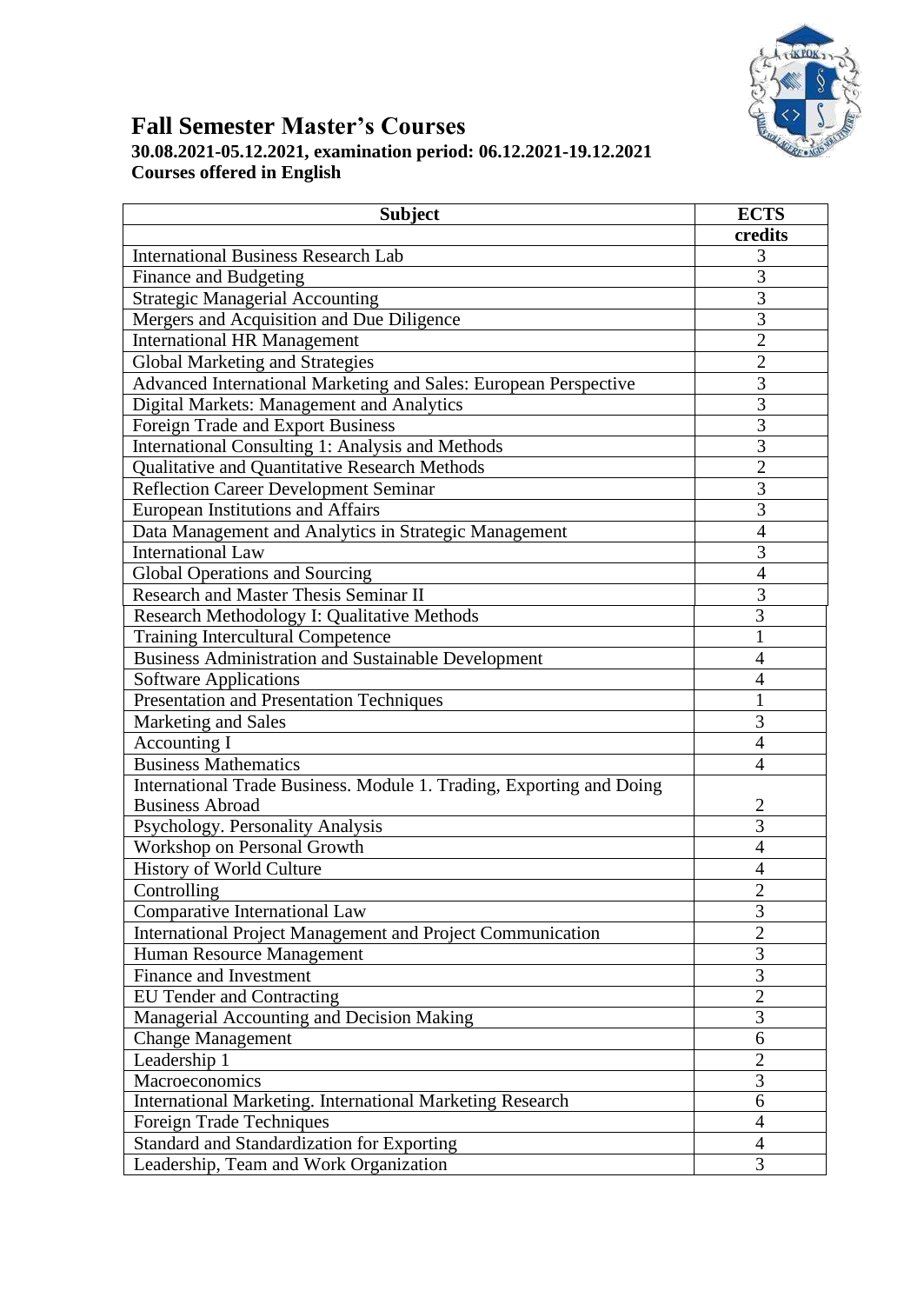| Communication and Negotiation Techniques for International Business |  |
|---------------------------------------------------------------------|--|
| Social Entrepreneurship                                             |  |
| <b>Resource Management</b>                                          |  |
| <b>Quality Management</b>                                           |  |
| <b>Project Management</b>                                           |  |
| <b>Enterprise Development Strategies</b>                            |  |
| <b>Scientific Research Methods</b>                                  |  |
| <b>Innovation and Investment Management</b>                         |  |